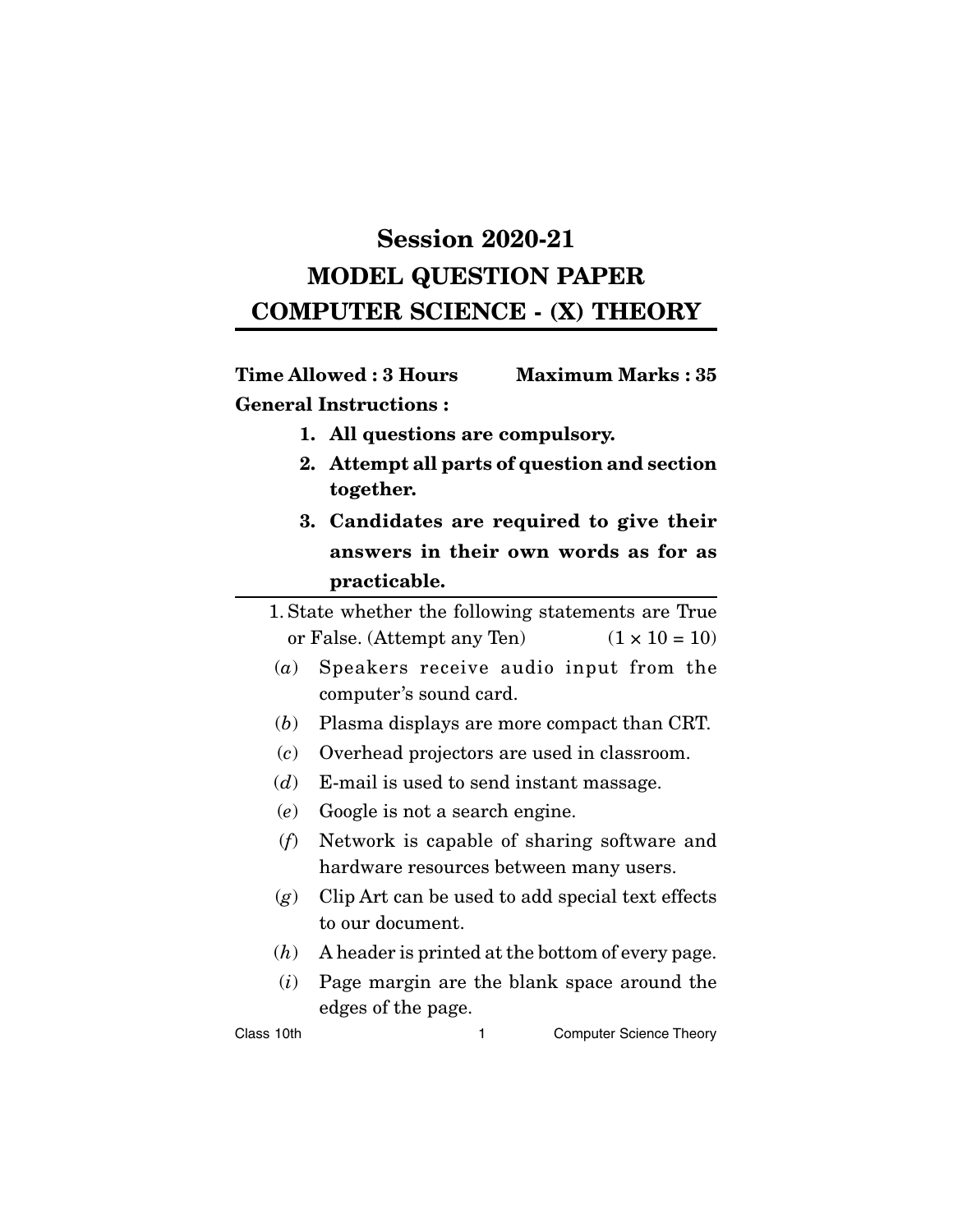- $(j)$  MS Word is an System Software.
- $(k)$  Auto fill feature fills cell data or series of data in a worksheet.
- $(l)$  A cell is an intersection of row and column.
- $(m)$  Every cell in Excel Sheet has a unique address.
- $(n)$  Replace option is not used to change data according to our requirement.
- (o) Status bar is located at the top of the Excel Window.

बताएं कि निम्नलिखित कथन सही हैं या गलत। (किसी भी दस का प्रयास करें।)  $1 \times 10 = 10$ 

- स्पीकर कम्प्यूटर के साउंड कार्ड से ऑडियो इनपुट प्राप्त करते हैं।  $(\overline{a})$
- प्लाज्मा डिस्प्ले CRT से अधिक कॉम्पैक्ट है। (ख)
- (ग) ओवरहैड प्रोजैक्टर का उपयोग कक्षा में किया जाता है।
- (घ) त्वरित संदेश भेजने के लिए ई-मेल का उपयोग किया जाता है।
- (ङ) Google एक खोज इंजन नहीं है।
- नेटवर्क कई उपयोगकर्त्ताओं के बीच सॉफ्टवेयर और हार्डवेयर संसाधनों (च) को सांझा करने में सक्षम है।
- (छ) हमारे दस्तावेजट में विशेष पाठ प्रभाव जोड़ने के लिए क्लिप आर्ट का उपयोग किया जा सकता है।
- (ज) हर पेज के नीचे एक हेडर प्रिंट होता है।
- (झ) पेज मार्जिन पेज के किनारों के आसपास खाली जगह है।
- (ज) MS Word एक System Software है।
- (ट) ऑटोफिल फीचर एक वर्कशीट में सेल डेटा या डेटा की शृंखला को भरता है।

Class 10th  $\overline{2}$ **Computer Science Theory**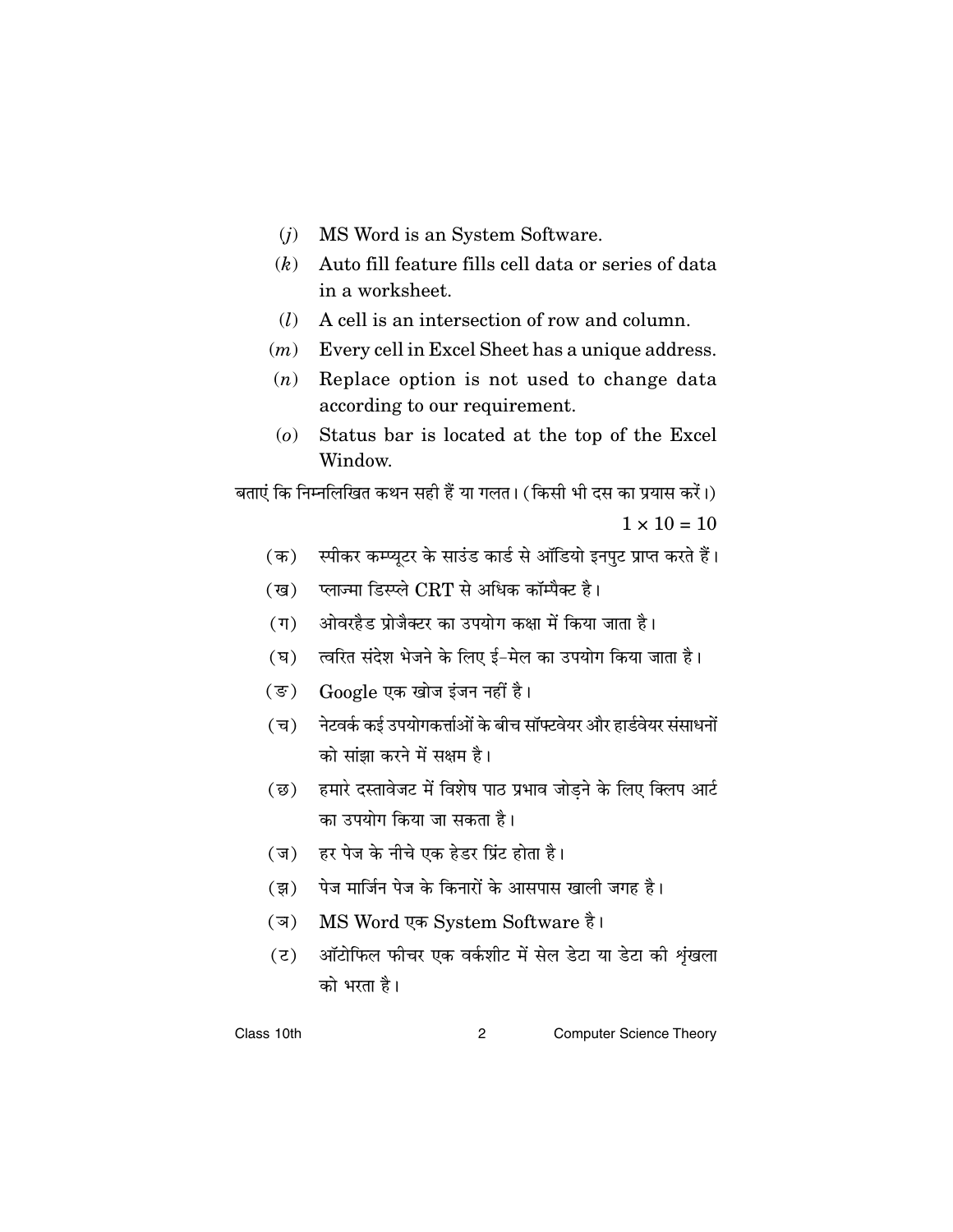- (ठ) एक सेल पंक्ति और स्तंभ का एक प्रतिच्छेदन है।
- (ड) एक्सेल शीट की प्रत्येक सेल का एक unique address होता है ।
- (ढ) हमारी आवश्यकता के अनुसार डेटा बदलने के लिए विकल्प का उपयोग नहीं किया जाता है।
- (ण) Status Bar एक्सेल विंडो के शीर्ष पर स्थित है।
- $2(a)$  What do you mean by LED ? What are advantages of LED?  $\overline{2}$

```
Or
```
What is Overhead Projector? Describe the part of overhead projector.

(b) What do you mean by Plasma? What are the advantages of Plasma?  $\overline{2}$ 

 $Or$ 

What do you mean by speakers? Explain.

(क) LED से आपका क्या अभिप्राय है ? एलईडी के क्या फायदें हैं ?

 $\overline{2}$ 

या

ओवरहेड प्रोजैक्टर क्या है ? ओवरहैड प्रोजैक्टर के भाग का वर्णन करें।

(ख) Plasma से आपका क्या मतलब है?  $\overline{2}$ 

या

Speakers से आपका क्या अभिप्राय है ? व्याख्या कीजिए।

 $3. (a)$  What is internet? Write history of Internet. 3

# $Or$

Define Email. Write the steps to send a mail.

Class 10th 3

**Computer Science Theory**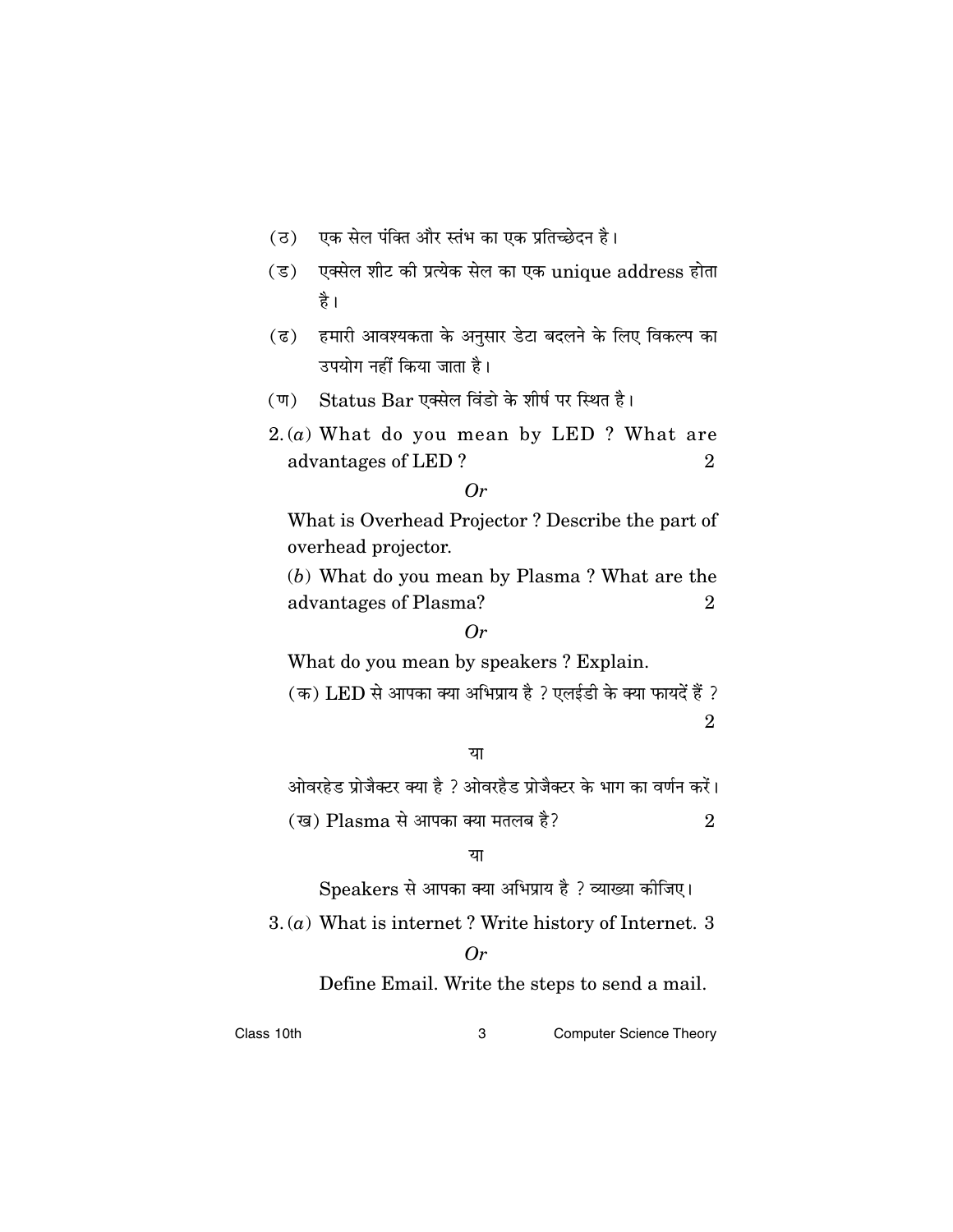(*b*) Define Search Engine. Give two examples of search engine. 2

# *Or*

Differentiate between LAN and WAN.

# *Or*

What is Network ? Write the name of different types of Network.

(क) इंटरनेट क्या है ? इंटरनेट का इतिहास लिखिए।  $3\,$ 

#### या

ई-मेल को पारिभाषित करें। मेल भेजने के लिए चरण लिखें।

(ख) सर्च इंजन को पारिभाषित करें। सर्च इंडन के दो उदाहरण दें।  $2$ 

#### या

 $LAN$  और WAN के बीच क्या अंतर है ?

# या

नेटवर्क क्या है ? विभिन्न प्रकार के नेटवर्क का नाम लिखें।

4. (*a*) What do you understand by MS-Word ? What are its uses ? 3

# *Or*

Explain the Page set up option in MS Word.

(*b*) What are the steps to insert Bullet and Numbering in MS Word? 3

#### *Or*

What are the steps to merge and split a cell of a table in MS Word ?

(*c*) What is Super Script ? What are the steps to use super Script ?

Class 10th **Class 10th 1** Computer Science Theory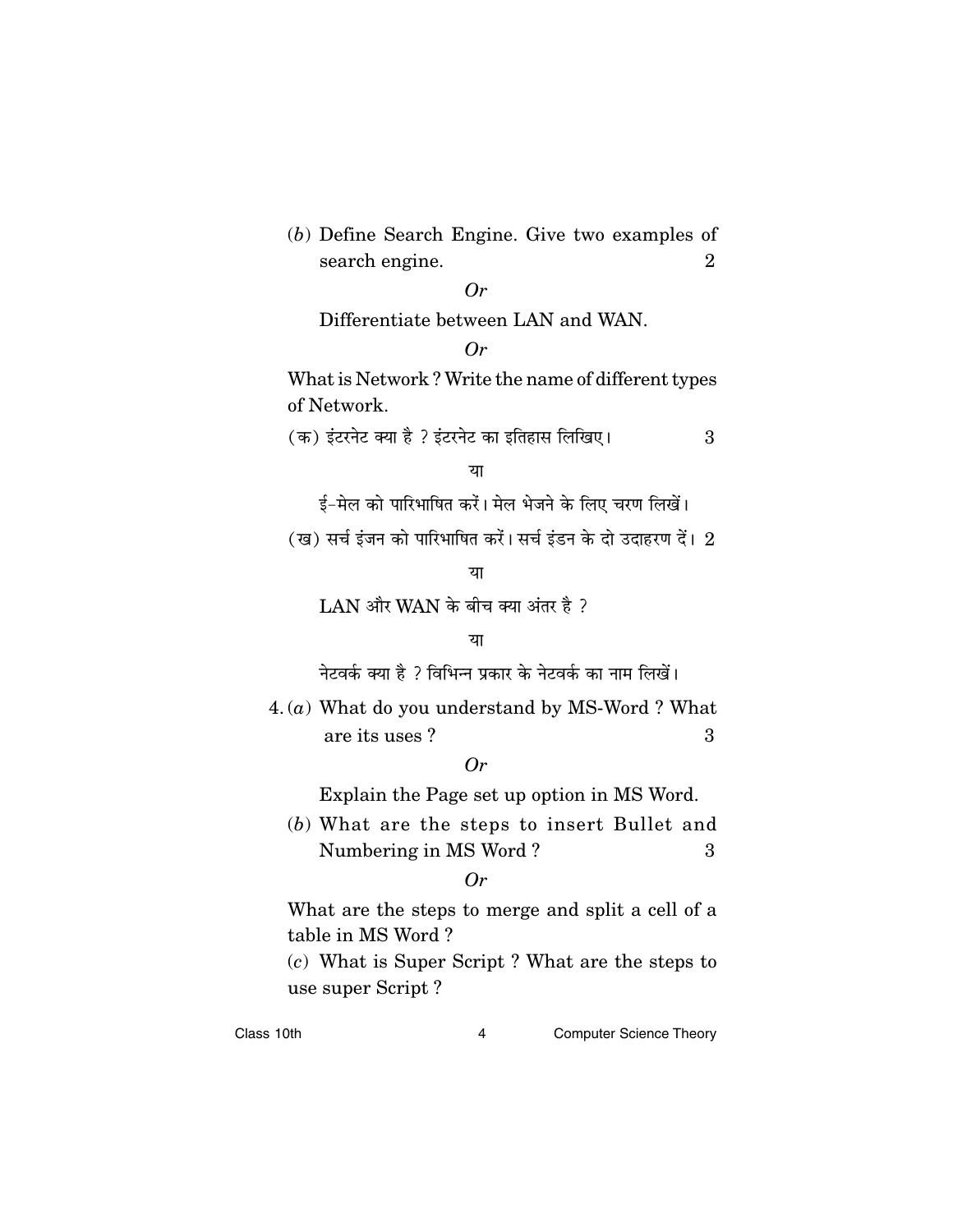$Or$ 

What is water mark? What are the steps to add a text water mark for document?

(क) एमएस-वर्ड से आप क्या समझते हैं ? इसके उपयोग क्या हैं ?3

या

एसएसवर्ड में पेज सेट अप विकल्प को समझाइए।

(ख) MS Word में Bullet and Numbering डालने के चरण क्या हैं ?  $\overline{3}$ 

# या

एमएस वर्ड में टेबल की सेल को मर्ज और विभाजित करने के लिए क्या कदम हैं ?

(ग) सुपर स्क्रिप्ट क्या है ? सुपर स्क्रिप्ट का उपयोग करने के लिए क्या कदम हैं ?  $3\phantom{.0}$ 

या

Water mark क्या है ? दस्तावेज़ के लिए एक text water mark को जोडने के लिए क्या कदम हैं ?

 $5. (a)$  Describe the parts of MS Excel Window. 3

# $Or$

What are the steps to save a file in MS Excel?

 $(b)$  What is the purpose the Autofill feature in MS Excel? Explain.  $\overline{\mathbf{4}}$ 

# $Or$

Explain the following function:  $(i)$  Average ()  $(ii)$  IF ( )

**Computer Science Theory**